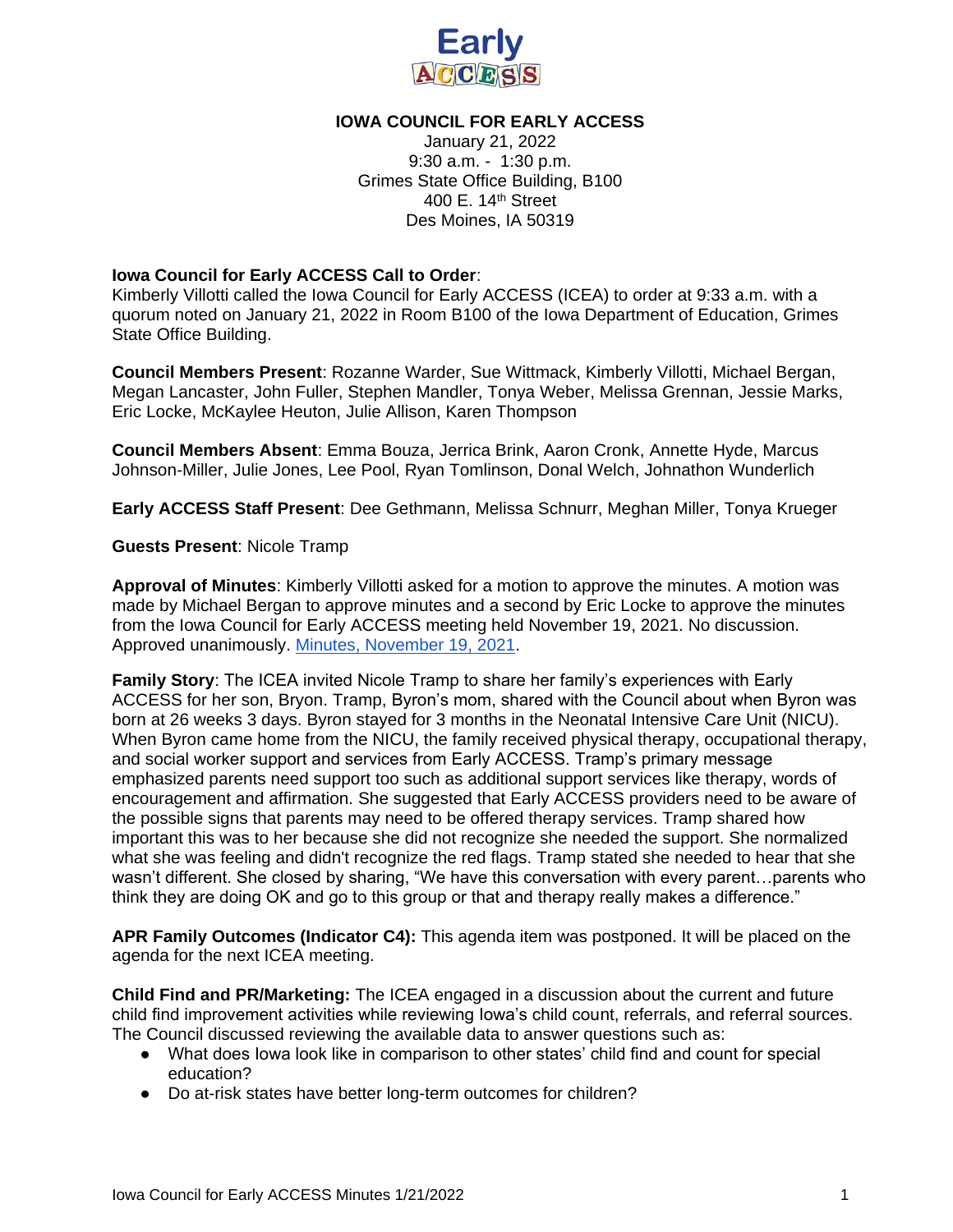

- Is there a national clearinghouse that compares education outcomes?
- Do we have a breakdown of reasons that parents decline services?
- Who do the referrals come from were they "ready" for the referral?
- Can we compare lowa to other states on percent of parents who decline services after a referral?

The Council member, Karen Thompson, shared there is overidentification of students needing special education services in middle school so Iowa's Special Education Advisory Panel (SEAP) has been discussing how to identify students in need prior to that point. Additionally, the Council discussed the challenges in the ability to analyze long-term outcomes for children. It will be hard to compare state to state given that each state measures child outcomes differently. It was shared that a few years ago the Council discussed becoming an at-risk state in depth and ultimately decided not to move forward, and instead focus on strengthening relationships with referral sources so other programs can support children and families who are "at risk." From the data, it was noted CAPTA referrals are a large number of referrals; however, we may not be implementing the most effective strategies. Thompson shared families who call ASK may have a distrust of the system and be overwhelmed. Stephen Mandler confirmed this from his experience. However, when families begin to hear from other families, they begin to trust so family to family support is so important. While there is no national data reported on the percent of referrals which parents decline early intervention services, it could be data collected by one of the national technical assistance providers or through a Part C listserv.

Tonya Krueger presented about Iowa's Child Health Specialty Clinics (CHSC) providing materials about developmental milestones to Area Education Agencies (AEA) for child care centers. This initiative is through Learn The Signs. Act Early grant. Thirty-six bags were distributed by CHSC Early ACCESS service coordinators in November of 2021, and 245 bags will be distributed to AEAs during February, March and April 2022. This aligns with "Milestones Matter! Learn the Signs. Act Early in Early Childhood Settings", a training that is being offered statewide to child care providers. For more information shared during this agenda item, refer to the [slides, 6-16.](https://docs.google.com/presentation/d/13RKo2CT4JKWrLnqNCwumomIjR7Iga7bXyRDtU5gNBjQ/edit#slide=id.g10f59df6a85_0_0)

**Child Abuse Prevention and Treatment Act - DHS Data:** Julie Allison presented information and data relating to referrals to Early ACCESS in order to meet federal requirements associated with Child Abuse Prevention and Treatment Act (CAPTA). Michael Bergan expressed gratitude toward Julie Allison for everything the Iowa Department of Human Services (DHS) has done to reach children and families referred to Early ACCESS associated with CAPTA. Council members suggested sharing this presentation with the Early ACCESS Grantee Leadership (EAGL) Team so they can see all of the work they are doing is paying off. Allison reported the Early ACCESS providers are serving a higher percentage of children than many other states. Melissa Grennan confirmed it would be great to share these data with EAGL. Additionally, Allison will develop a 1 page document to share this work and data with others. For more information shared during this agenda item, refer to the [DHS Slides.](https://drive.google.com/file/d/1xFutgMWTRhQFmVZy1ynNtFALmhGlFMrJ/view?usp=sharing)

**Family Guided Routines Based Intervention (FGRBI):** Melissa Grennan and Melissa Schnurr shared information about the Early ACCESS State Systemic Improvement Plan (SSIP) and improvement strategies to increase the percentage of families reporting that Early ACCESS has helped them help their child develop and learn. Bergan suggested considering opportunities to share Family Guided Routines Based Intervention (FGRBI) principles with other home visitation programs in order to strengthen the approach across early childhood programs. Schnurr shared that Early Childhood Iowa developed [coaching and adult educator competencies](https://earlychildhood.iowa.gov/document/iowa-adult-educator-competencies-and-coaching-competencies) that apply to coaches using any model - part of the development of these competencies included a cross-walk among family support competencies, FGRBI coaching competencies, existing adult educator